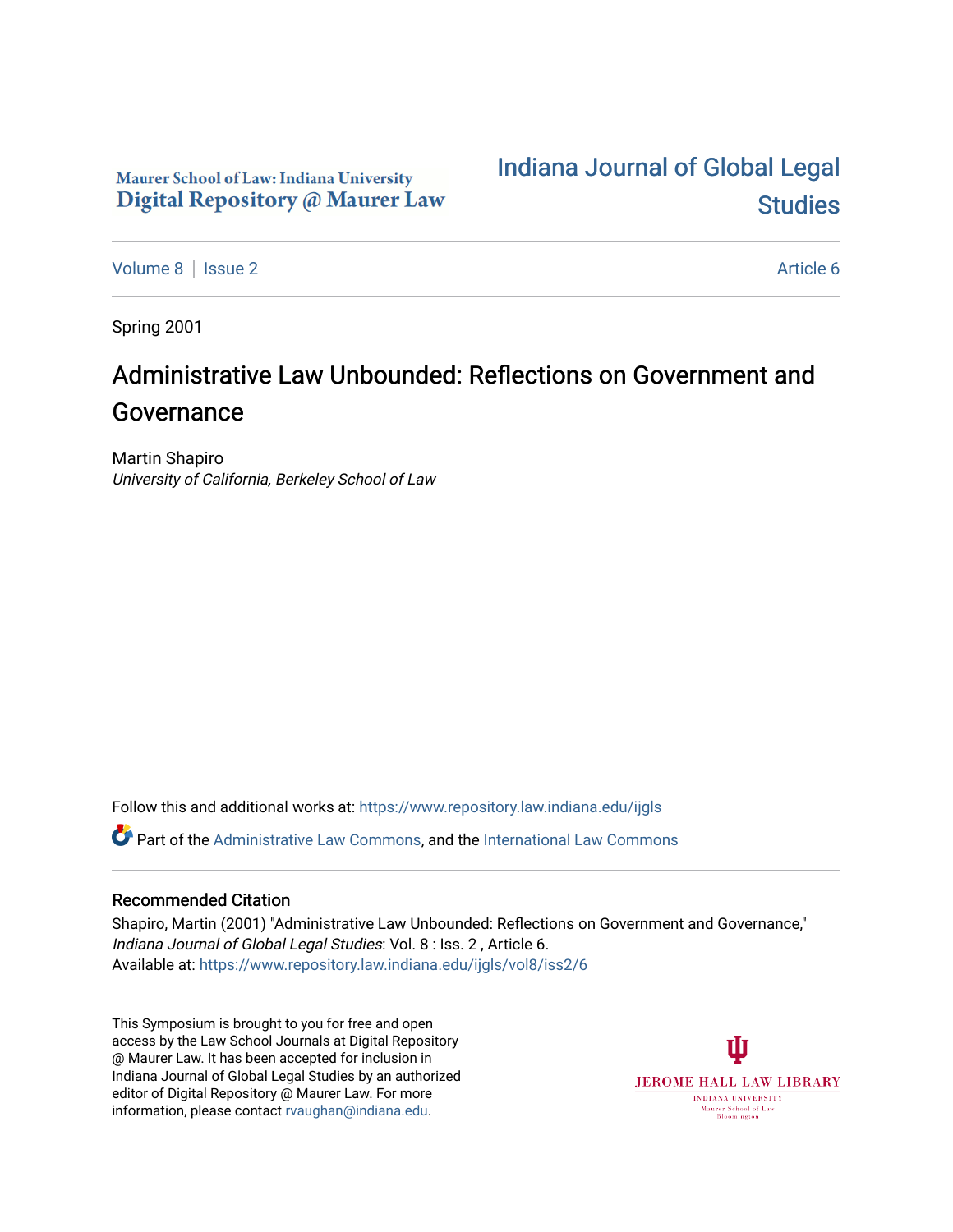## **Administrative Law Unbounded: Reflections on Government and Governance**

### MARTIN SHAPIRO\*

Administrative law as it has historically been understood presupposes that there is something called administration. The administrator and/or the administrative agency or organization exist as a bounded reality. Administrative law prescribes behavior within administrative organizations; more importantly, it delineates the relationships between those inside an administration and those outside it. Outside an administration lie both the statutemaker whose laws and regulations administrators owe a legal duty to faithfully implement and the citizens to whom administrators owe legally correct procedural and substantive action.

More generally, the political and organization theory that inform our administrative law have traditionally viewed public administration as a set of bounded organizations within which decisions are made collectively. On this view, these "organs of public administration" are coordinated with one another, subordinated to political authority, and obligated to respect the outside individuals and interests whom they regulate and serve.

In today's public administration and political science literature, however, the word "governance" has largely replaced the word "government."' This change in vocabulary announces a significant erosion of the boundaries separating what lies inside a government and its administration and what lies outside them. To be sure, governments and their administrative organizations still make collective decisions, but now everyone, or at least potentially everyone, is also seen as a participant in the collective decision-making process.

Today, elected and nonelected government officers, nongovernmental organizations, political parties, interest groups, policy entrepreneurs, "epistemic communities," and "networks" are all relevant actors in the decision-making processes that produce government action. The decisionmaking process is no longer seen as one in which private activity occurs

**<sup>\*</sup>** James W. and Isabel Coffroth Professor of Law, University of California, Berkeley School of Law; B.A., University of California, Los Angeles; Ph.D., Harvard University.

**<sup>1.</sup> See. e.g., DEBATING GOVERNANCE** (Jon Pierre **ed.,** 2000); THE **TRANSFORMATION** OF **GOVERNANCE IN THE EUROPEAN UNION** (Beate Kohler-Koch & Rainer Eising eds., **1999).**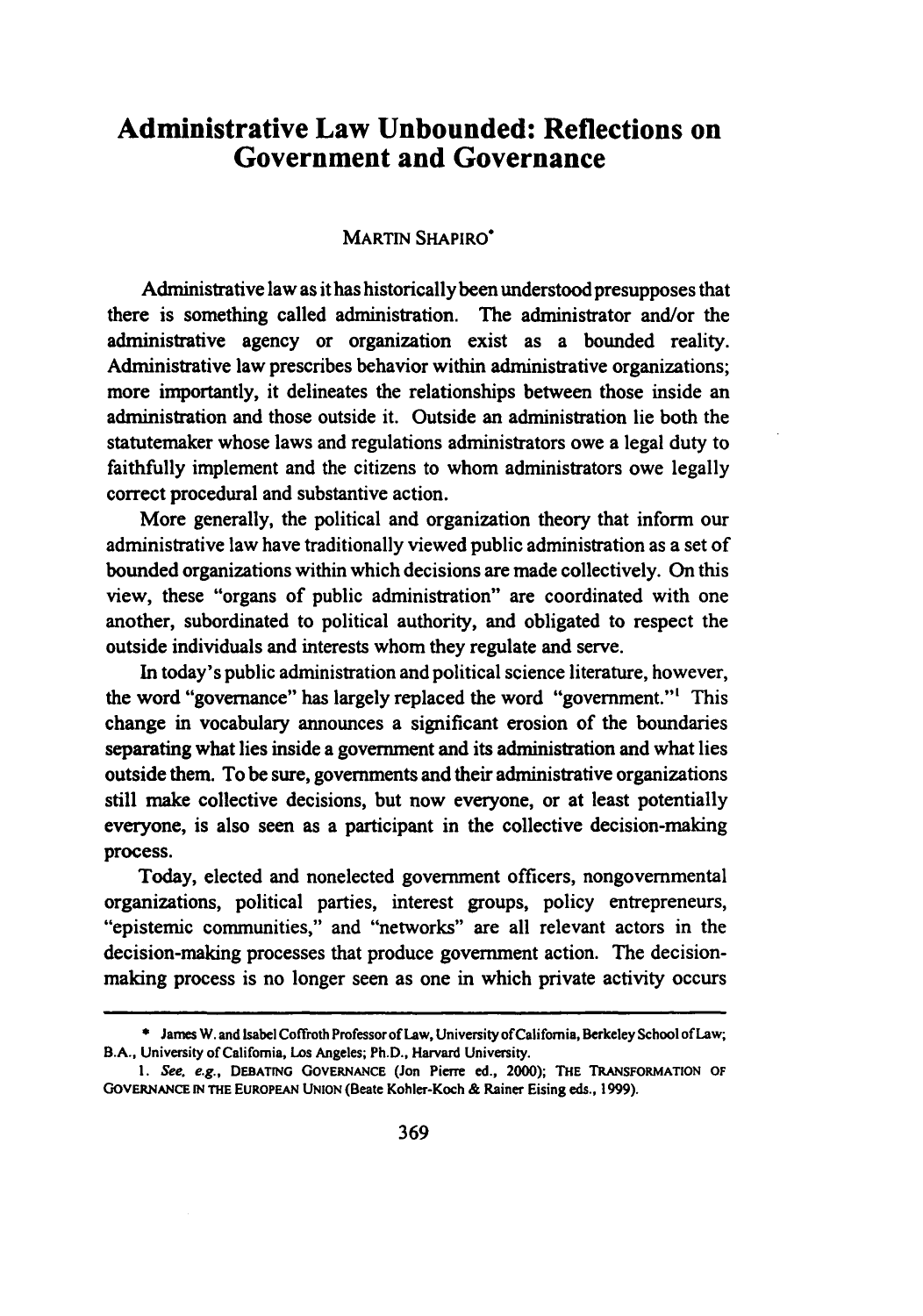around government decisionmaking, or seeks to influence government decisionmaking. Rather, the very distinction between governmental and nongovernmental has become blurred, since the real decision-making process now continually involves, and combines, public and private actors.<sup>2</sup>

Some contemporary concerns regarding administrative decisionmaking were anticipated in earlier examinations of the role that certain professionals have historically played in administrative organizations. A civil service engineer participating in a government decision on the design of a new bridge, for example, could not simply weigh engineering considerations against recreational, aesthetic, or financial concerns. He could not approve a design that failed to meet minimum acceptable engineering criteria, no matter what other considerations were at play. The engineer could not do so precisely because he was an engineer, and was therefore constrained by professional norms and expectations.

Several attendant consequences arise when a "government" decisionmaker's choices are constrained by external professional obligations. Perhaps the most significant such consequence is that a crucial government decision is made neither **by** a government official nor even **by** a specific nongovernmental person or organization, but rather **by** the collective practices of a profession-that is a group of persons defined **by** their possession of a particular body of knowledge. Moreover, the decision may not in its substance be objective, or neutral, or correct. A minimum bridge standard, for. example, is derived from stress tables and other professional instruments that themselves reflect an arbitrarily chosen level of acceptable risk. The risk level, in turn, rests on an arbitrarily calibrated balancing of marginal costs against marginal risks. **All** of these engineering choices, moreover, change over time. Thus, engineers are ethically bound to insist not on a perfectly safe bridge but merely on one that does not exceed an acceptable level of risk as defined **by** current, but changing, engineering standards.

The transfer of governmental decision-making authority to outside actors occurs along a continuum. While it is evident even when the professional who makes the decision is a government employee, it is considerably greater and more direct when that professional is advised **by** a committee of

*<sup>2.</sup>* See, e.g., Keith Dowding, *Model or* Metaphor? *A Critical Review of the Policy* Network Approach, 43 POL. SCi. **136** (Mar. **1995);** Alex **Warleigh,** *The* Hustle: Citizenship Practice. NGOs and 'Policy Coalitions' in the European Union-The Cases of Auto Oil, Drinking Water and Unit Pricing, 7 J. **OF EUR. PUB. POL'Y 229** (June 2000); Peter **M. Haas,** *Introduction:* Epistemic Communities and *International Policy Coordination,* **46 INT'L ORG. I (Winter 1992).**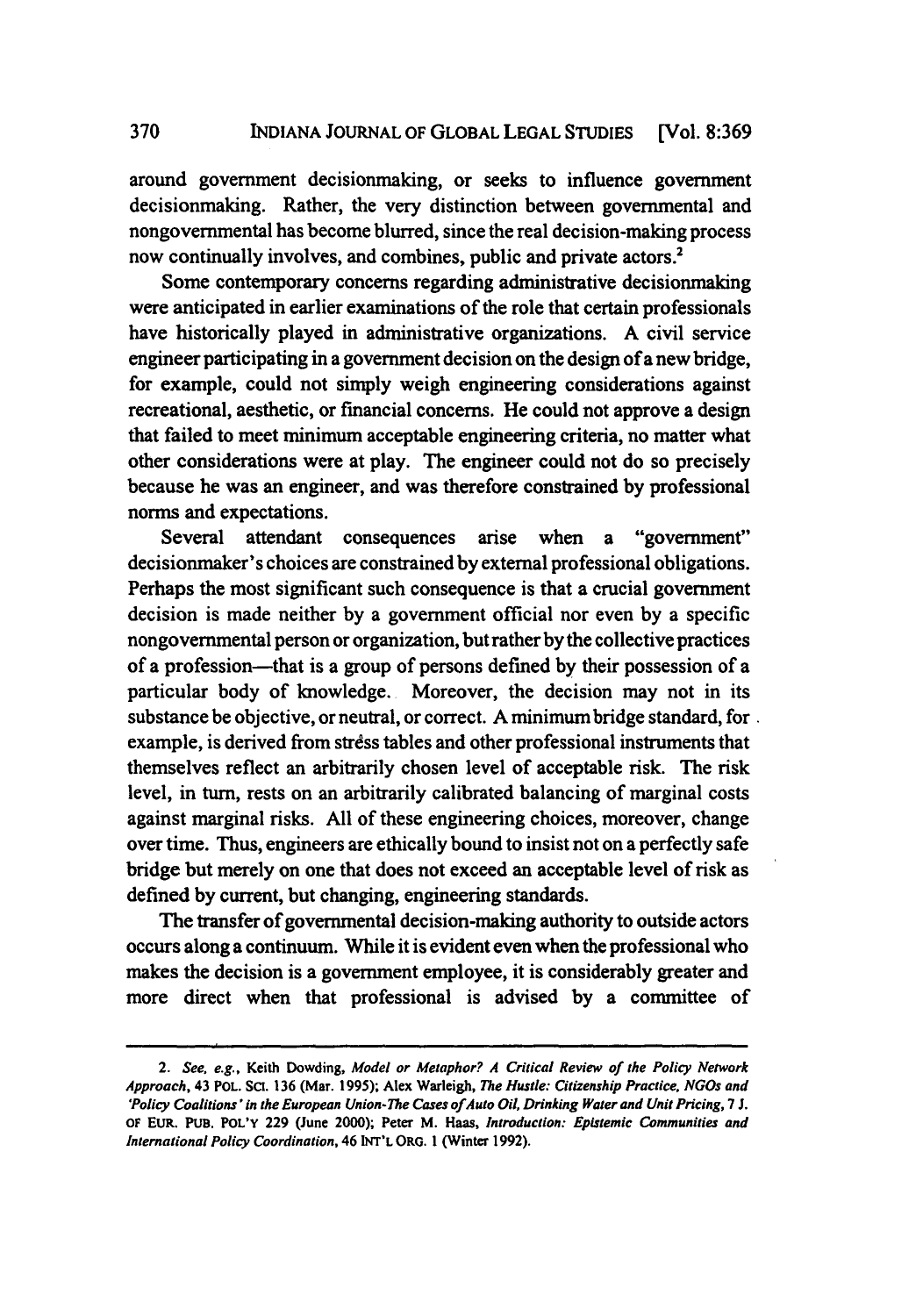371

nongovernment professionals. And it is, of course, greatest when the ultimate power to make the decision is wholly transferred to such a committee. Thus, if a highway department regularly asks private firms to submit bridge designs to a design committee comprising professionals who are not employed **by** the government, and the department regularly accepts whatever design the committee recommends, then the government has effectively adopted a model of governance in which the applicable accountability standards are defined **by** private, rather **than** government, bodies.

**A** dramatic example of this erosion of administrative boundaries is found in the European Union's **(EU)** "comitology" process.3 The EU's law-making body is the Council, which typically enacts general and broadly-worded legislation. Particularly where such legislation regulates private economic activity, it is generally implemented not in its original form, but only after several more detailed standards and rules have been added. Council legislation thus frequently contains a provision that delegates to an expert committee the power to add any necessary regulatory provisions. Members of such committees are usually selected **by** the European Union Commission (the Commission), the EU's administrative arm. The Commission must include members from each Member State, but may also include experts employed **by** national or local governments; research organizations owned, subsidized **by,** or holding contracts with the government; nongovernmental research organizations; private enterprises; nongovernmental organizations (NGOs); and universities (which are themselves often government-owned).

Precisely because they are **by** constitution "expert" committees, many of their members bring into them strong associations with epistemic communities of experts and/or networks of persons and organizations interested in a particular issue. The detailed regulatory rules constructed **by** these committees become law if the Commission agrees to them or, in the case of disagreement, if the Council approves them. Typically, however, the Commission interacts closely with the committees to achieve a mutually agreed outcome. The committee members continue in their regular occupations, whatever they may be, during the life of the committee. Committee membership changes often. Committees meet irregularly. There are no formal procedures. No one even knows precisely how many committees there are. Given the significant role that nongovernmental participants play in the EU's legislative process, it makes little sense to view

*<sup>3.</sup>* **See EU COMMITTEES: SOCIAL REGULATION, LAW AND POLICS** (Christian Joerges **& Ellen Vos** eds., **1999).**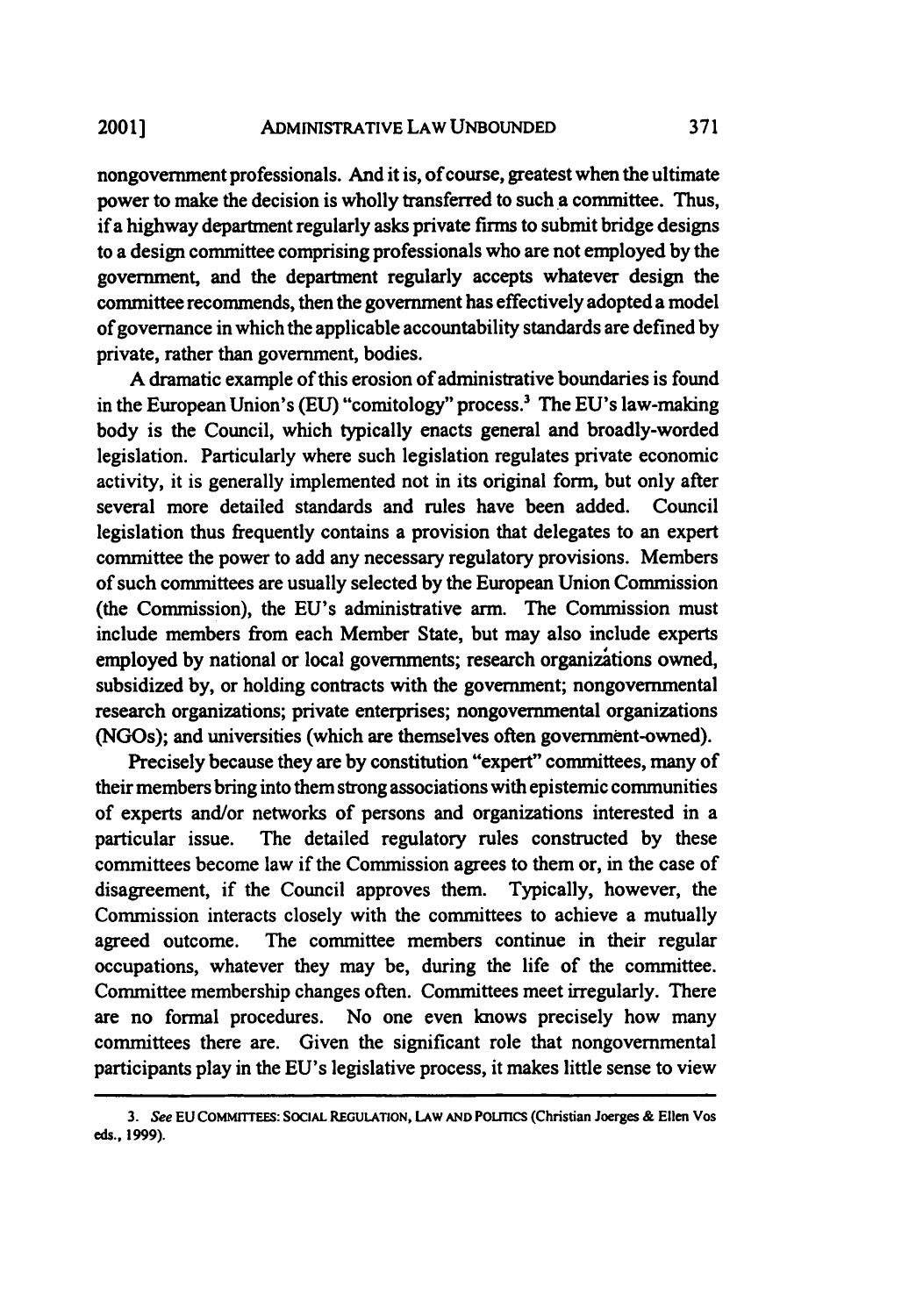the comitology process in terms of "outside" or "private" or "interest group" influence on the "government," or the "administration," or "an administrative" or "legislative" organ of government. While comitology is governance, the distinction between government and the governed has been lost.

U.S. administrative law is not only affected by the move from government to governance but is one of its primary causes. The great transformation of U.S. administrative law that began in the 1960s was largely driven by a pluralist political theory.' "Hybrid" rulemaking and the "dialogue" requirement attempted to make government more transparent and to provide interest groups greater access to government decision-making processes.5 The culmination of this movement has been regulatory mediation-the government agency itself almost ceases to be the decisionmaker, instead serving as the facilitator of a direct agreement among interest groups. The whole movement begins with an image of bounded government and the desire to make what goes on inside government more available to outsiders. Once the demands for transparency and participation are realized, however, the distinction between insider and outsider fades. As the various actors in the dialogue are given more equal roles, the dialogue itself evolves into governance. The partnership doctrine that originally referred to the relationship between two government officers-administrator and judge-has become irrelevant. Today, everyone involved in the decision-making process can fairly be viewed as a partner.

The erosion of the boundary between government and nongovernment decisionmaking generates several new problems for those who seek to make an administrative law that focuses on governance rather than government. From the perspective of pluralist democracy, an administrative law that maximizes transparency and participation is democratic-it maximizes the access of "outside" interest groups to the government decision-making process. But from the standpoint of individual, popular, or majoritarian democracy, an administrative law that promotes transparency and participation to such a degree that government becomes governance may actually undermine democracy.

As public policy decisionmaking is diffused among various government and nongovemment actors in an amorphous, non-rule-defined manner, democratic accountability is destroyed. Reference to some standard

**<sup>4.</sup> See Richard Stewart,** *The Reformation ofAmerican Administrative Law,* **88 HARv. L REV. 1667 (1975).**

**<sup>5.</sup> MARTIN** SHAPIRO, **WHO GUARDS THEGUARDIANS?: JUDICIAL** CONTROLOF **ADMINISTRATION 36- 54(1988).**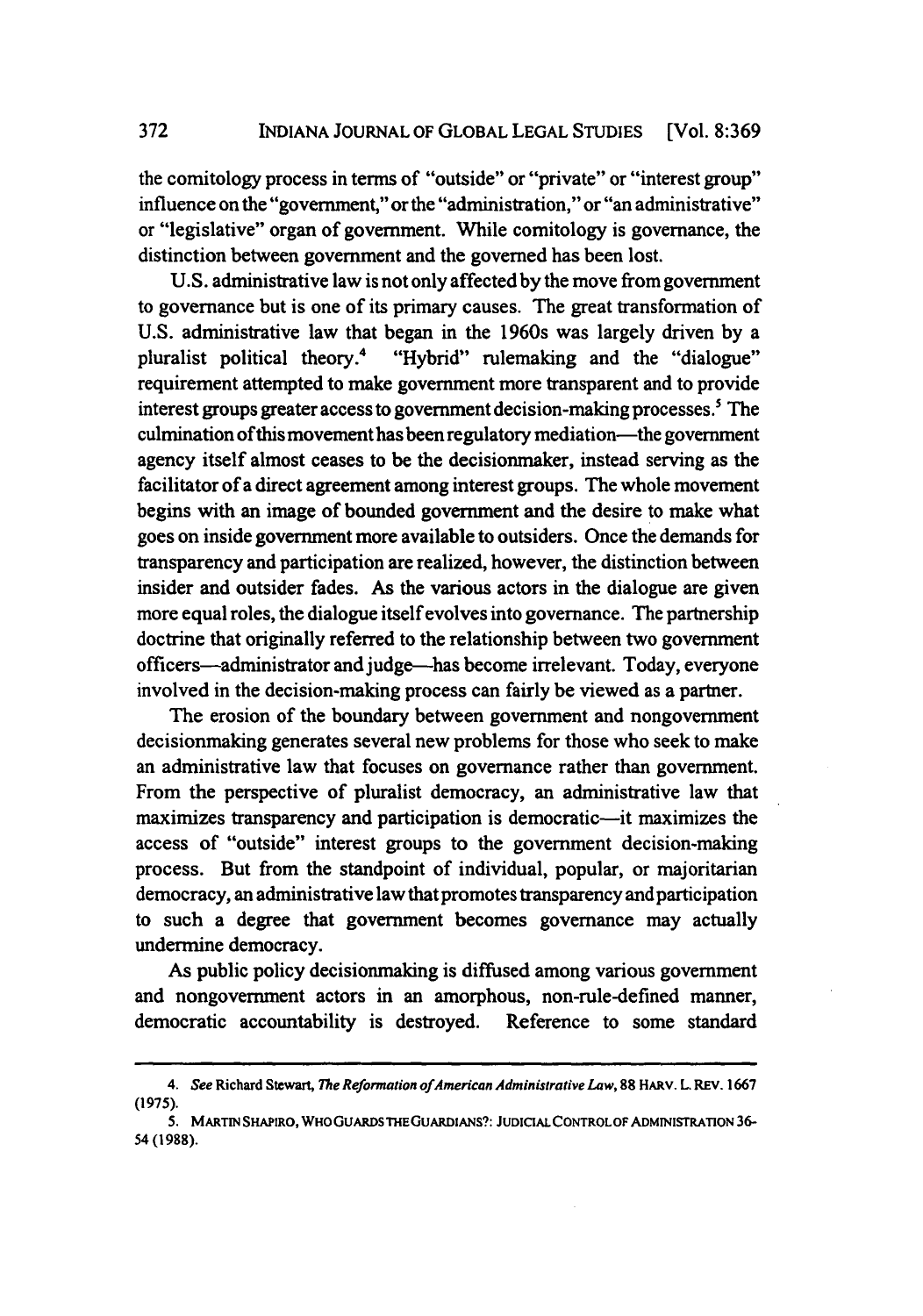observations on the operation of parliamentary government may make this point clearer and less abstract. Where a parliamentary government coincides with a two-party system with strong party discipline, decisionmaking is concentrated in a cabinet that bears collective responsibility. This approach to government epitomizes democratic accountability. Voters know exactly whom to hold electorally accountable for everything that the government does or fails to do. This high level of accountability, however, is achieved at the expense of minimizing pluralist participation in the government decisionmaking process. Provided that the cabinet can maintain the support of a majority of voters, for example, it can effectively exclude any or all minority participation. A perfectly functioning two-party parliamentary government with strong party discipline is actually a plebiscitary dictatorship in which everyone remains at the mercy of the cabinet until a majority of voters vote it out and replace it with a different cabinet at whose mercy, again, everyone will be. "Governance" by "network" and "epistemic community" has the opposite effect. While every interested group may participate in the decisionmaking process, the voters have no idea whom to reward or blame for results they like or dislike.

Another paradox created when governance supplants government is that maximizing transparency and participation for the interested minimizes transparency and participation for the disinterested. The **EU** comitology process again provides a useful example. While virtually every interest group finds a place on the committees, European citizens are generally unaware that the committees even exist. If they are aware of the committees, they generally do not know what matters each committee considers, or when, how often, or where. They do not know the names of committee members, and if they did, they would not know who those people were, whom they represented, or to whom they were beholden. The mass media do not cover the outcomes of committee deliberations which, after all, only clear up details relating to matters actually legislated by the Council months or years earlier. Thus, while the comitology process is extremely transparent and participatory for those who are actually involved in it, and while many of those inside it are outside government, it remains for the citizen voter a **highly** opaque and nonparticipatory process.

The third major problem with governance is that it favors experts over nonexperts. In our post-industrial, high-tech world where governance must deal with **highly** complex policy issues, the relevant epistemic communities and networks consist of professionals, specialists, and heavily-committed true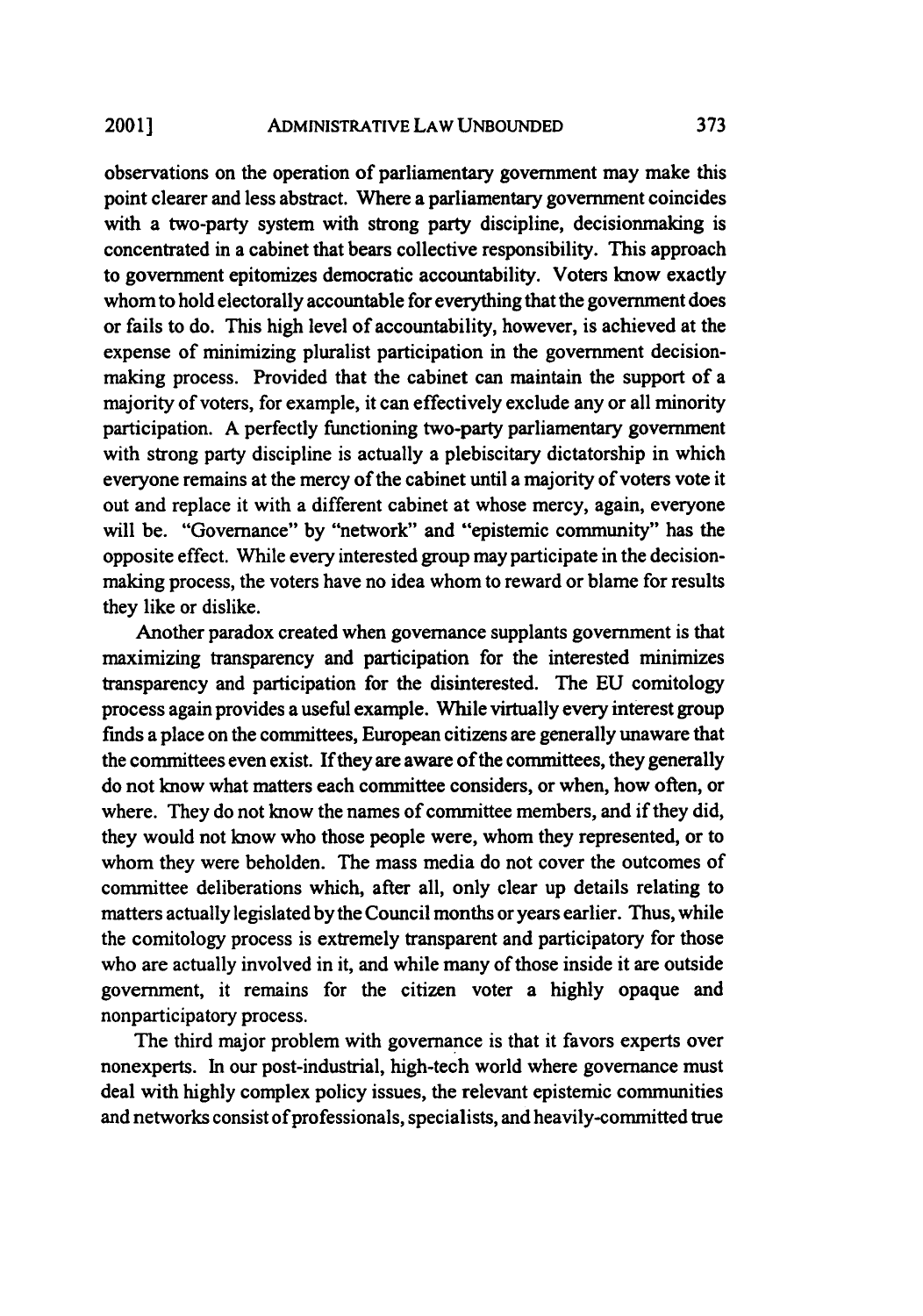believers. Consequently, governance degenerates into pervasive bureaucratic micromanagement. **A** government of this sort would be anathema to democratic principles. Do we want a world in which what we eat is governed **by** dieticians, how we play **by** fitness experts, how we move **by** transportation experts, how we are educated **by** doctors of education, and how we do everything **by** safety experts? Our illiterate, thin children, clad in plastic helmets and padded suits, would be engaged in group weight-lifting until their next meal of beans and sprouts. **A** committee that essentially does nothing more than coordinate the vast network of greens, feminists, city planners and epidemiologists would genuinely frighten most people. **If** that is not enough, think of a network of psychologists making the rules about child rearing. While the ticket to participation in governance is knowledge and/or passion, both knowledge and passion generate perspectives that are not those of the rest of us. Few of us would actually enjoy living in a Frank Lloyd Wright house.

Thus far, we have considered the erosion of the boundaries that separate the governors from the governed. **A** second erosion of these boundaries is taking place along a different geographic dimension; national governments are increasingly losing authority to both supra- and subnational governments. It is now commonplace that the two losses are linked. Catalonia and Scotland, for example, are achieving autonomy precisely because they have access to a **EU** free market. The traditional threat of exclusion from the Spanish national market and the **U.K.** market, respectively, no longer holds them in subordination. **Of** course, globalization and regionalization generate a multitude of opportunities and problems. For administrative law, regionalization does not create special new problems at least so long as each region is confined within the boundaries of a single nation-state. In such instances, regionalism resembles the federalism with which we are familiar.

Transnational or global governance, however, raises more serious problems for administrative law. Under this form of governance, decisionmaking processes are relatively new and tend to be elitist and opaque, with few participants and no agreed upon protocol. Provided the only actors were nation-states, there were well-established diplomatic customs governed not **by** administrative but **by** international law. Here again, however, the movement from government to governance has brought NGOs greater, but as yet undefined, participation in transnational policymaking.<sup>6</sup> Lack of defined participatory mechanisms leads to street demonstrations that demand

**<sup>6.</sup> See generally** *Haas,* **supra** note 2.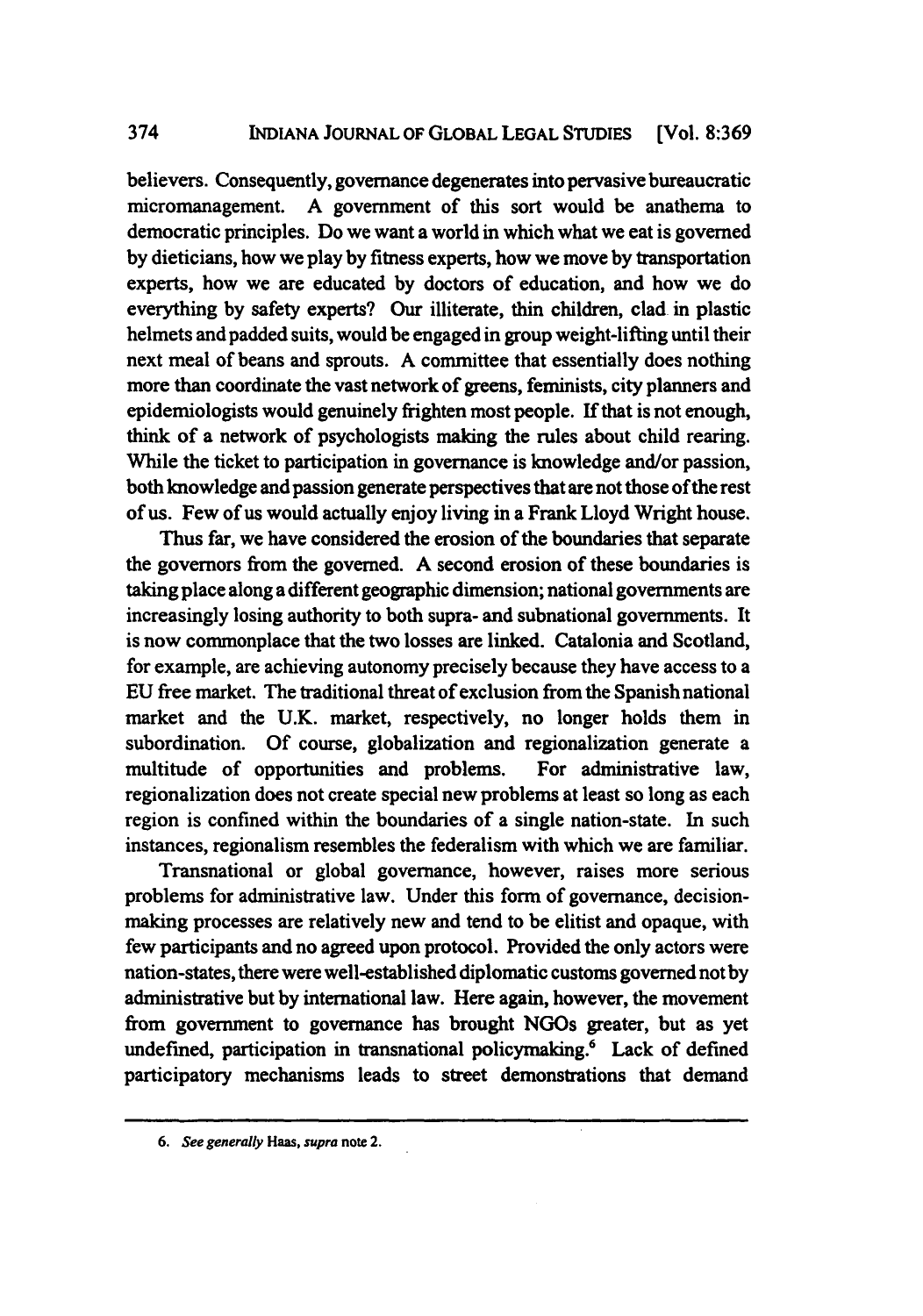additional places at the table, but there are as yet few seating plans or even table manners. Even transnational governments that are more narrowly defined experience difficulties in shaping administrative law for themselves, as the nation-states of which they are composed often have very different administrative law traditions. For instance, the administrative law of the **EU** is very under-specified in the treaties creating it; and there is a debate about whether that law should be codified, as it has been in many **EU** Member States, or remain case law, as it has in several of the EU's prominent members.<sup>7</sup>

In general, then, the proliferation of geographic levels of government, the increase in functionally specialized or regional governing units that do not correspond to traditional national boundaries, and the rise in epistemic community, network, and interest group participation in public policymaking surround the procedures for transnational decisionmaking with complexity and uncertainty.

Two notable problems for democratic theory arise from these transnational developments. The first involves the extent to which decisions reached **by** agreement among the nation-state members of transnational organizations may be considered democratic simply because the national governments themselves are democratic. **If** fourteen democratic governments agree on a joint decision, is that a democratic decision even if the individual voters of those fourteen nations had no direct say in the outcome and had not themselves directly elected the decision-making bodies? For administrative law, this "democratic deficit" problem rests largely with the transparency, or rather the lack of transparency, in transnational decisionmaking. Traditional diplomatic norms of multinational negotiation emphasize secrecy and consequently favor a narrow range of participants. For this very reason, individual democratic States can hardly develop their own stances in multinational negotiations through the transparent and participatory processes they may use for deciding domestic issues. It is not at all clear, that is, whether procedural rules that emphasize transparency and participation can simply be moved "up" from national to transnational settings.

The second problem--one primarily of international law, but with administrative law implications-can be seen most clearly in the area of international human rights law. Many international law "rules" are largely the creation of an epistemic community of human rights enthusiasts. At some

**<sup>7.</sup> See generally** Martin Shapiro, *The* **Codification ofAdministrative Law:** *The U.S.* **and the Union, 2 EUR. LJ. 26 (1996).**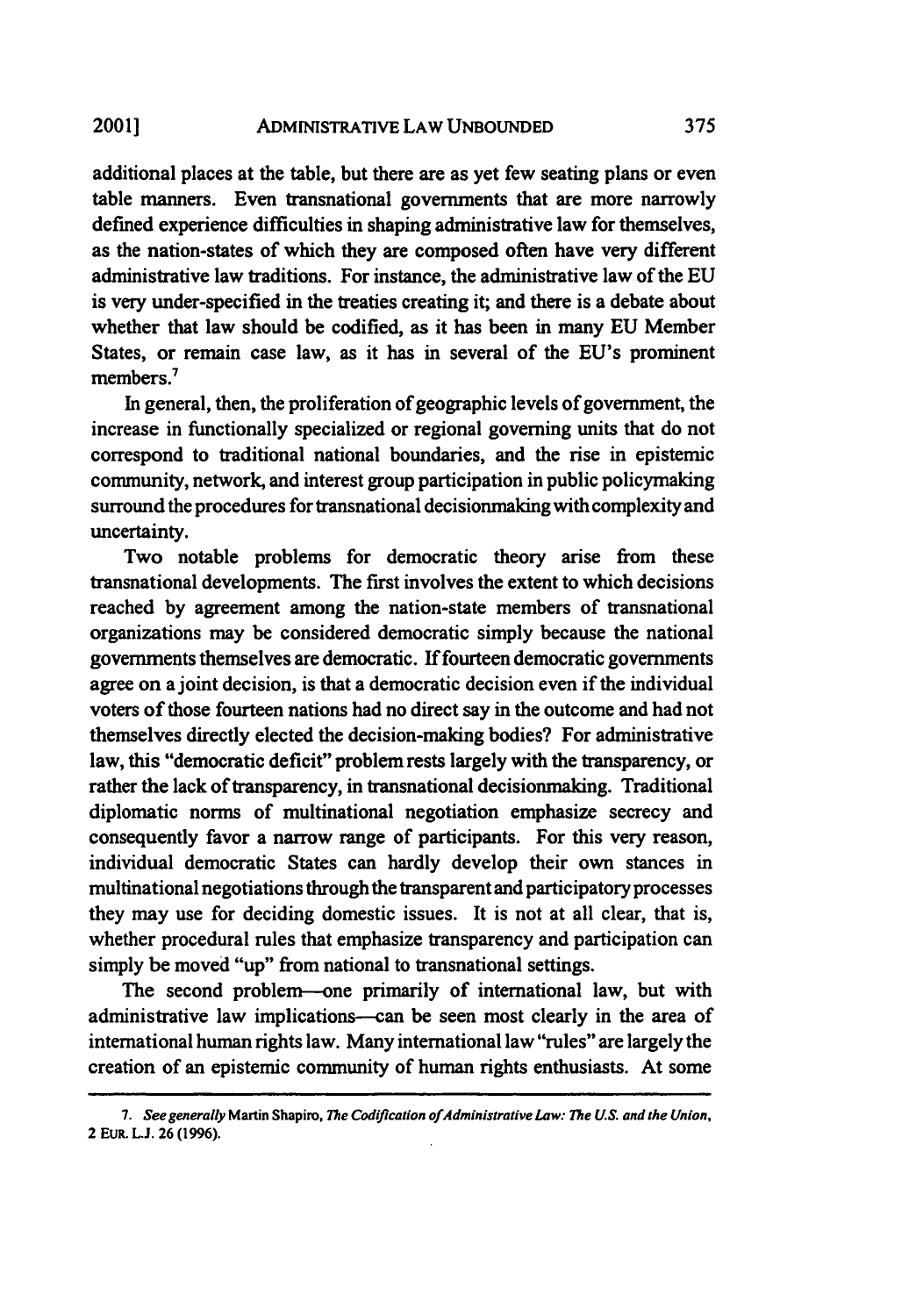point in the development of these rules, citizens of various States are informed that they are bound **by** the rules as a result of various international conventions and court decisions. This process places much emphasis on nonelected judges and little on elected legislators. International human rights policies thus illustrate a movement not only beyond the nation-state, but from government to a form of governance in which the decision-making process is far more complex and unbounded than the typical processes defined **by** conventional constitutional and administrative law. Moreover, these processes are largely invisible to and uncontrolled **by** electorates; more governance may well mean less democracy. The question then arises what kinds of international procedural rules this situation warrants.

The last great movement in **U.S.** administrative law was toward increased transparency and participation in government decisionmaking as a means of achieving a more perfect pluralist democracy. **A** certain reaction against this movement is now taking place-the dethroning of pluralism as the orthodoxy of democratic theory, a call for deliberation rather **than** "adversarial legalism" and mere interest aggregation, and a renewed trust in expert decisionmaking. Even in the face of this reaction, however, a fascination with transparency and participation remains central to administrative law. So too does the general question of democratic administration, as well as the long-term concern for bringing policy-making discretion under procedural rules. The next administrative law must deal not only with applying a system of rules to national government, but also with the complexities of national and transnational governance. **If** administrative policymaking is to involve networks and epistemic communities of experts and enthusiasts, ought there to be transparency and participation-enhancing rules for those networks and communities? It does not seem sensible, after all, that only the official national government part of governance should be subject to procedural rules. Ought there to be rules for redressing the advantages enjoyed **by** experts and enthusiasts when governance replaces government? Can transnational decisionmaking move from traditional diplomatic practices to the administrative practices common in democratic States? Interestingly, that question too will have to be asked at the same time that we ask whether **U.S.** administrative law has moved too far toward governance and too far away from government in-house administrative expertise exercised in pursuit of the public interest.

These problems are not, of course, entirely new to administrative law, as evidenced **by** the long and indecisive struggle over *ex parte* communication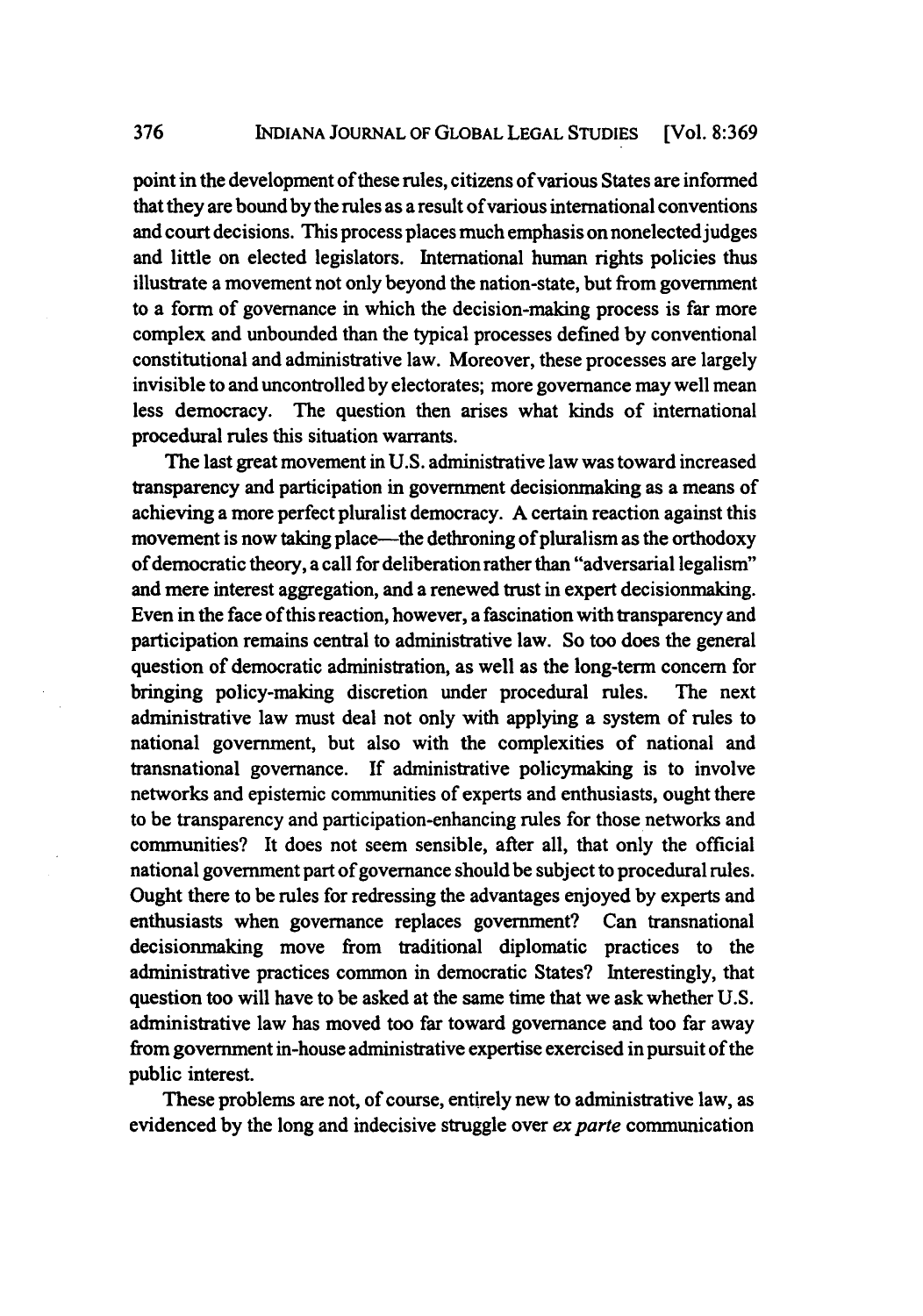#### ADMINISTRATIVE LAW **UNBOUNDED 2001]**

and the advisory committee statutes. In Europe, there are stirrings about procedural rules for the comitology process; but there are also calls for turning government regulation over entirely to experts.' Just as in the age of government, who governs and how remain the central and pressing questions-both empirical and normative-in the age of governance. The answers, however, are likely to be more complex.

*<sup>8.</sup>* See, e.g., **REGULATING** EUROPE, (Giandomenico Majone ed., **1996).**